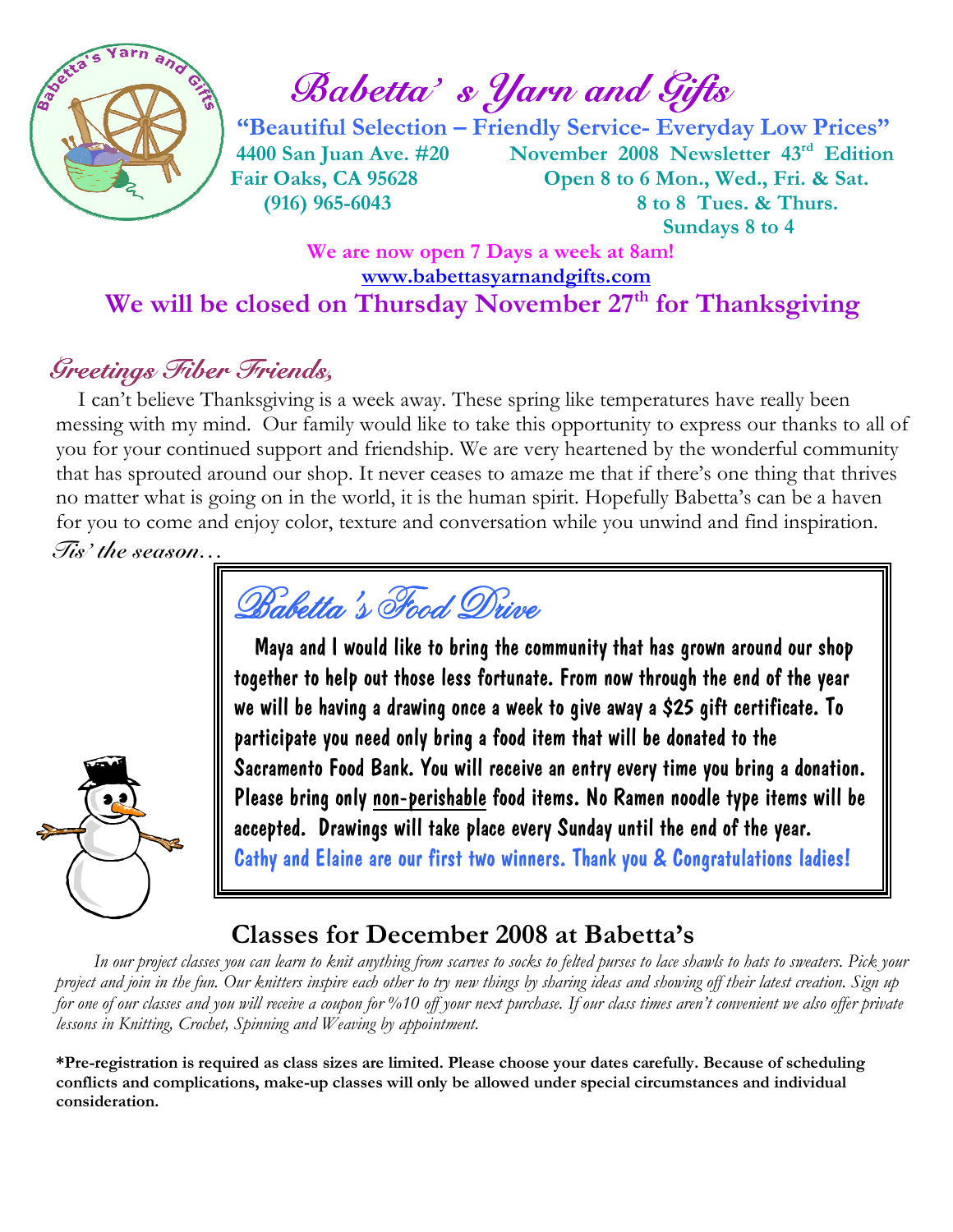**Tuesdays Dec. 2, 9 & 16**  Knitting Project 6pm – 7:30pm fee \$40

**Wednesdays Dec. 3, 10 & 17**  Knitting Project 1pm – 2:30pm fee \$40 Knitting Project 3:00pm- 4:30pm fee \$40

**Thursday Dec. 4, 11 & 18**  Knitting Project 6pm – 7:30pm fee \$40

**Saturdays Dec. 6, 13 & 20**  Crochet 2pm – 3:30pm fee \$40 Knitting Project 4pm – 5:30pm fee \$40

Private Lessons Knitting or Crochet \$15 an hour and Group Knitting or Crochet Private lessons \$10 an hour per person. Spinning or weaving \$20 an hour and group rates are \$15 an hour per person.

Meeting date for the Great American Aran Afghan Knit-a-Long Dec 15 1pm-3pm.

Come sit and knit with our knitting group on the 1<sup>st</sup>  $\&$  3<sup>rd</sup> Sat. every month. Dec. 6  $\&$  20 10am-2pm

 Join the Fair Oaks Madhatters Knitting Group Meeting Date at Babetta's The second Thurs. of every month from 10am – 12pm upcoming date Dec. 11.

<u>On November 28<sup>th</sup></u> From 8am to 6pm Come to Babetta's and receive a FREE GIFT with every purchase of \$25 or more.

 Redeem a Full Babetta's **Stamp Card and receive an** extra 10% off any YARN that isn't already on discount.

 Free Tea, Coffee and cookies all day!



 If you'd like to get away from football and enjoy a more creative environment, come sit and knit at by the fireplace.

 Babetta's now open Sundays from 8am to 4pm.